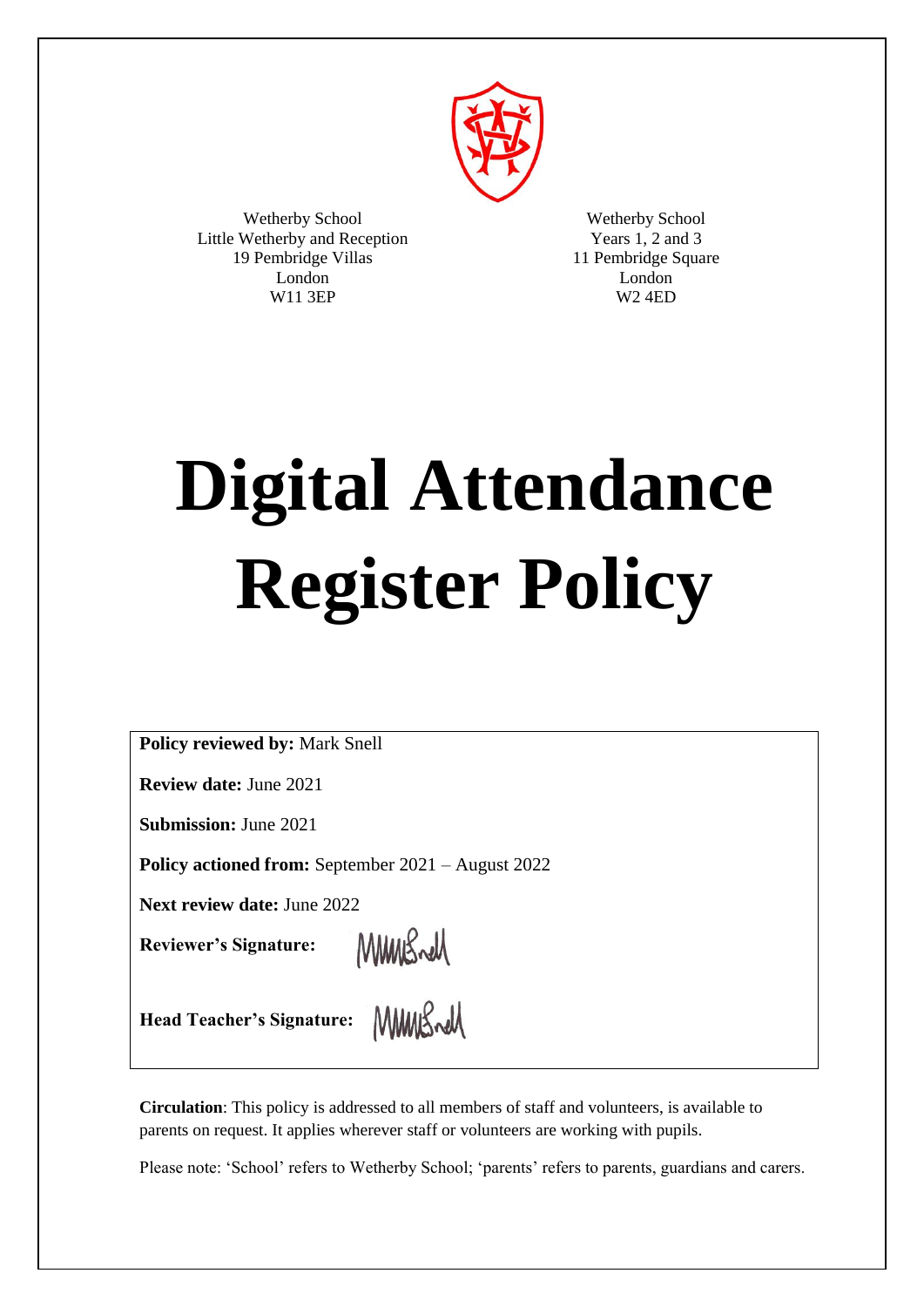# **Wetherby School**



# **Digital Attendance Register Policy**

Wetherby School uses SIMS, a management information system, to register and monitor attendance by pupils, including those in EYFS.

The timeline below displays guidelines to be followed when completing the digital attendance register.

**8.30 – 8.50** Boys arrive to class.

If parents have called before registration the school administrator will e-mail the class teacher to let them know a boy is absent and the reason for this. The Headmaster's P.A., at 11 Pembridge Square, and the school secretary, at 19 Pembridge Villas, will do this for Years 1, 2 and 3 and for Reception and Little Wetherby, respectively.

**8.55 – 9.00** Attendance is recorded by class teachers using the digital register.

- The teacher uses the option / (present am) if the pupil is in attendance
- If the pupil is not present, then the teacher uses the appropriate option if the reason for the absence is known. e.g. M (medical / dental)
- If the reason for absence is not known, then teachers are to use the symbol  $N$  (no reason yet provided for absence)

## **After 8.55**

Boys who arrive late to school are directed to the school office at either 11 Pembridge Square or 19 Pembridge Villas. They must fill in the respective late book which resides in the school offices. The late book includes the boy's name, time of arrival and reason for late attendance.

# **At 9.15**

- The Headmaster's P.A., at 11 Pembridge Square, and the school secretary, at 19 Pembridge Villas, check the digital register to ensure all classes have completed it
- All boys arriving after the registers have been saved and printed are required to sign in the late book which is kept in the school office. In the event of an evacuation the register folder, along with the Late and Day books, will be taken to the respective assembly point.
- The Headmaster's P.A., at 11 Pembridge Square, and the school secretary, at 19 Pembridge Villas will change the reason for absence to 'Medical (M)' for boys whose parents have notified the school their son is ill
- Any boys who are now unaccounted for will have their parents contacted to find out the reason for their absence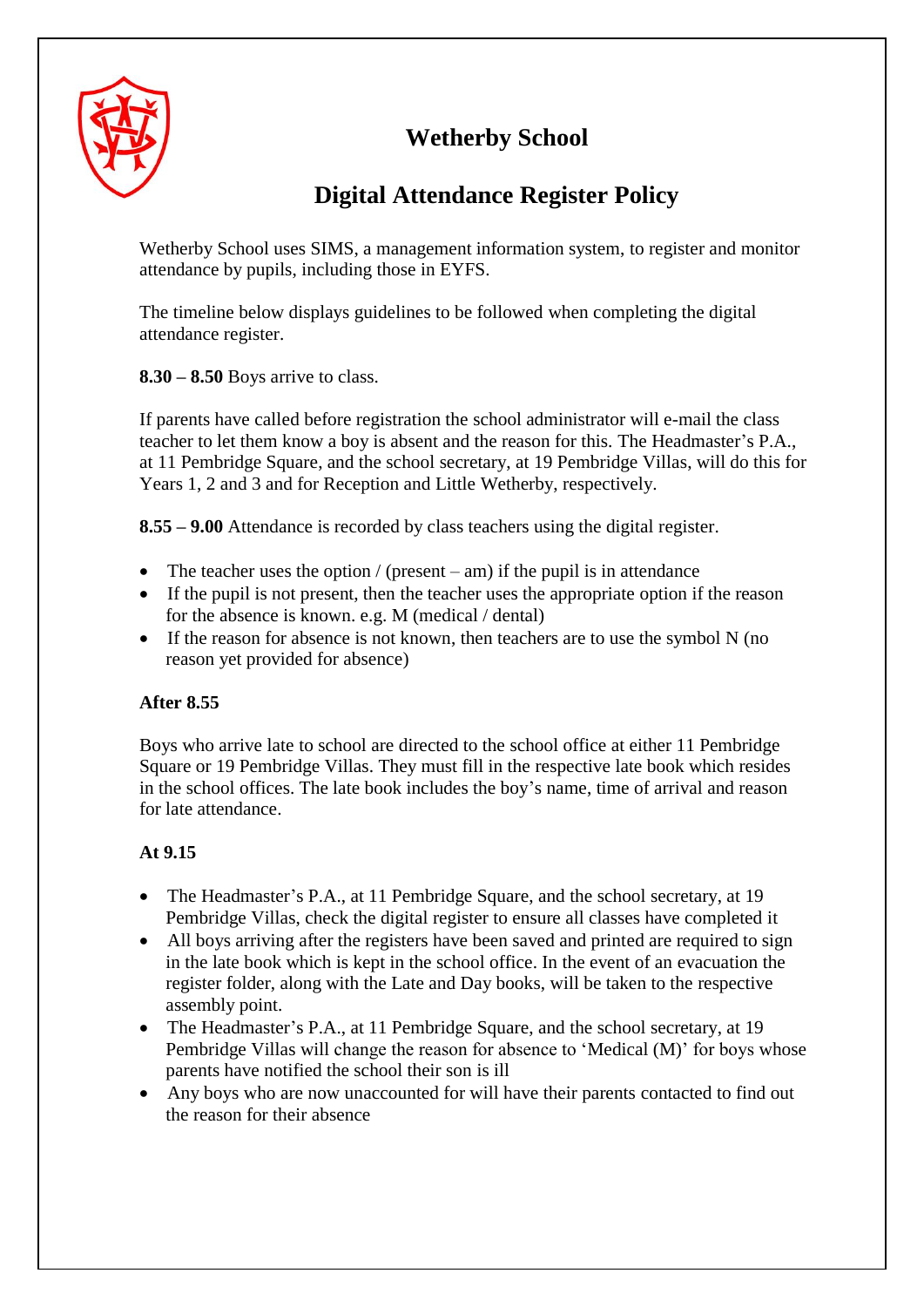Once this is verified the whole school attendance register is printed out for each site, at approximately 9.30, by the Headmaster's P.A., at 11 Pembridge Square, and the school secretary, at 19 Pembridge Villas and placed in the relevant folder in the school office. There are three folders: one for Little Wetherby and Reception (19 Pembridge Villas) and two for Years 1, 2 and 3 (11 Pembridge Square) due to evacuation procedures.

The Headmaster's P.A., at 11 Pembridge Square, and the school secretary, at 19 Pembridge Villas will then send out an email detailing the reasons for pupil absences when appropriate.

Afternoon Registration: This will take place directly after lunch and the correct symbol must be registered next to each boy's name. This registration is completed by the teacher who takes the class for their first lesson after lunch.

### **Little Wetherby**

At Little Wetherby there are two sessions that boys can attend: mornings or afternoons. The same procedures detailed above are followed for both morning and afternoon sessions.

#### In the case of SIMS not working

If a member of staff cannot access SIMS when doing the class registration or SIMS is not working then the following must happen:

The member of staff must do a paper registration on the grid that has all the boys' names on it. This grid should then be taken to the school offices. The school office will input the registration of the class into SIMS when it is working again. The class registration grid will then be returned to the class teacher after the details have been inputted.

In the case of a fire alarm or emergency requiring evacuation.

At 19 Pembridge Villas the school secretary, in her absence the Head of Little Wetherby and Reception (Pastoral), will collect the Little Wetherby and Reception registration folder, the late book and the day book and take these to the year group assembly point.

At 11 Pembridge Square the Headmaster's P.A. and bursar, in her absence the Assistant Head (Pastoral), will collect the Year 1, 2 and 3 registration folders, the late book and the day book and take these to the year group assembly points.

The relevant documents will then be given to the class teachers to check that all the boys are accounted for.

Any pupil missing must be brought to the attention of the Headmaster or designated person in charge of the school.

When boys leave school or return to school during the day

When a boy leaves school during the school day he must go to the school office and sign out in the day book.